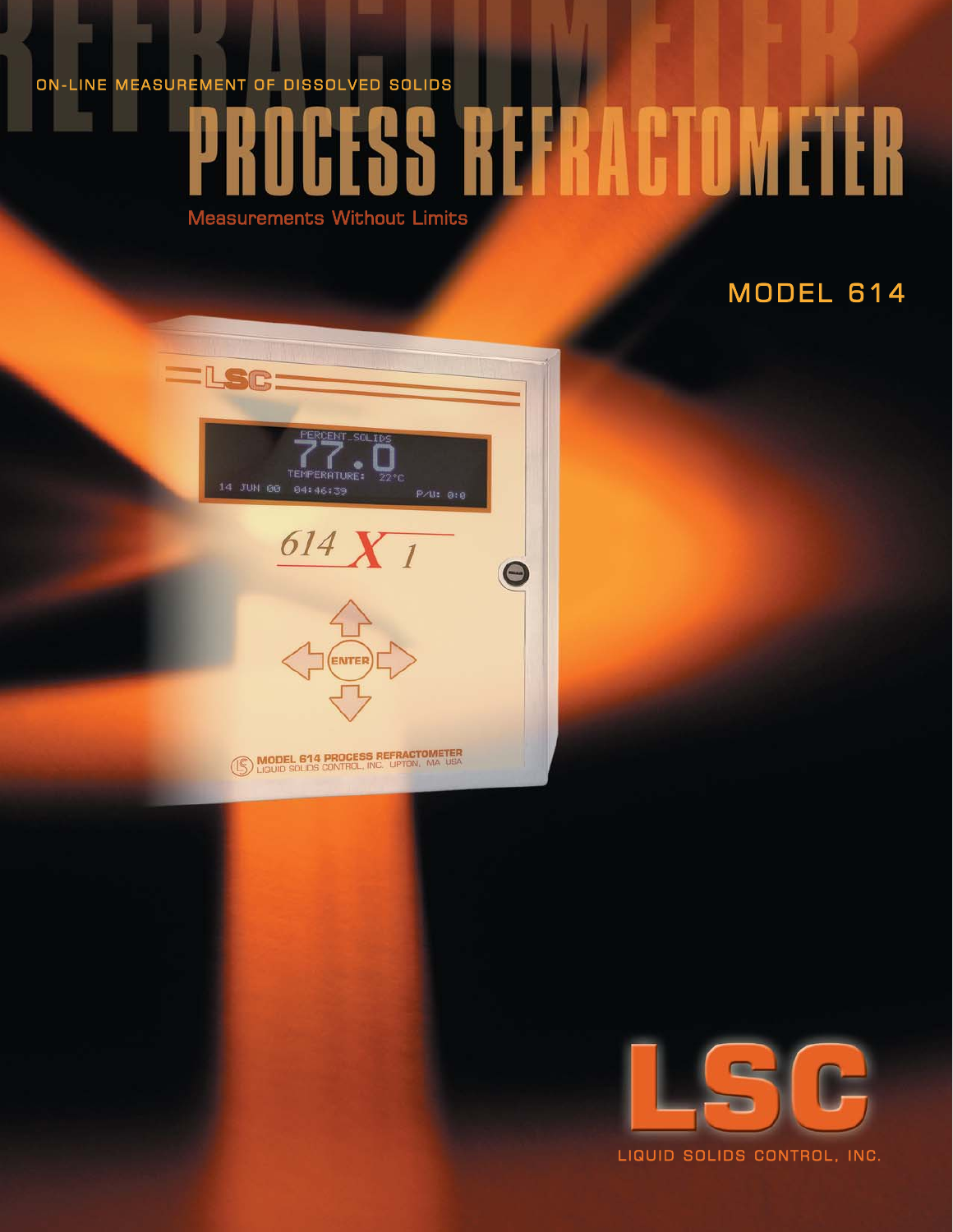# ADVANCED AND INNOVATIVE **FEATURES**

Another Industry 1st ... The Model 614 has its own 3.5" Floppy Disk Drive.

Program/Calibration/Event & History Files can be saved to a floppy disk. Program/Calibration Files can be transferred between other Model 614s.

History & Event Files can also be e-mailed for Factory Troubleshooting Assistance.

Will display continuous Trend of Process Measurement, and Process Temperature. Can be easily "off-loaded" (via the Floppy) for various customer reasons, including spreadsheets and plots, and long term storage.

Unique "User Friendly" Operating Menu.

Supports an unlimited number of Customer "Program/Calibration/

Extensive internal "Self Diagnostics".

Ability to Linearize/Shape, or Reverse, any customer product characteristics.

Smart Wash Technology . . . Monitors itself and self-adjusts to wash for only "as long as necessary" . . . eliminating prism wash maintenance problems.

Automatic Temperature Compensation (Over any range).

Multiple Language Menu.

Dual Alarm Contacts.

# OPTIONS/ACCESSORIES:

Remote Control w/ Display... change Customer Program/Calibration Files and the Zero "offset", from a remote location (up to 3 Km), via the 2 wire RS-485 connection.

Gate Adaptor... Simple Compact Isolation Valve.

Intrinsic Safety Barrier ... see back page

# Model 614 ... for continuous, in-line measurement of CONCENTRATION, BRIX, % SOLIDS, RI, ETC.

Friendly! Incorporates Numerous **Unique** and **Useful** features while<br>
ne highest pinnacle of reliability and accuracy. Combining the **Infinite**<br> **Detection System** and the internal computerized electronics, accuracy has<br>
t Most User Friendly! Incorporates Numerous *Unique* and *Useful* features while attaining the highest pinnacle of reliability and accuracy. Combining the *Infinite* Resolution Detection System and the internal computerized electronics, accuracy has been brought to virtually "no error", at any point, across any measurement range. Another Industry 1st ... No longer an actual need for an "Accuracy Specification".

The measurement is displayed in the most useful terms.

Calibration file(s) can be labeled with actual product name . . . example Hydrochloric Acid Large graphic "Vacuum

Fluorescent" display

When Two Heads are better than one... **Choose** the LSC Model 614 X2. Provides two separate & independent measurements from the same processor.



Stainless Steel Nema-4X enclosure provides maximum protection and meets sanitary requirements.

> Unique 5 button touch pad allows all calibration and diagnostic information to be accessed easily ... No need to go into the enclosure. No trimpots/dials/adjustments

The fully computerized LSC Model 614 Process Refractometer is a two-piece optical/electronic in-line measurement instrument. It is currently available as a 614 X1 Single Sensor, or as a 614 X2 Dual Sensor configuration.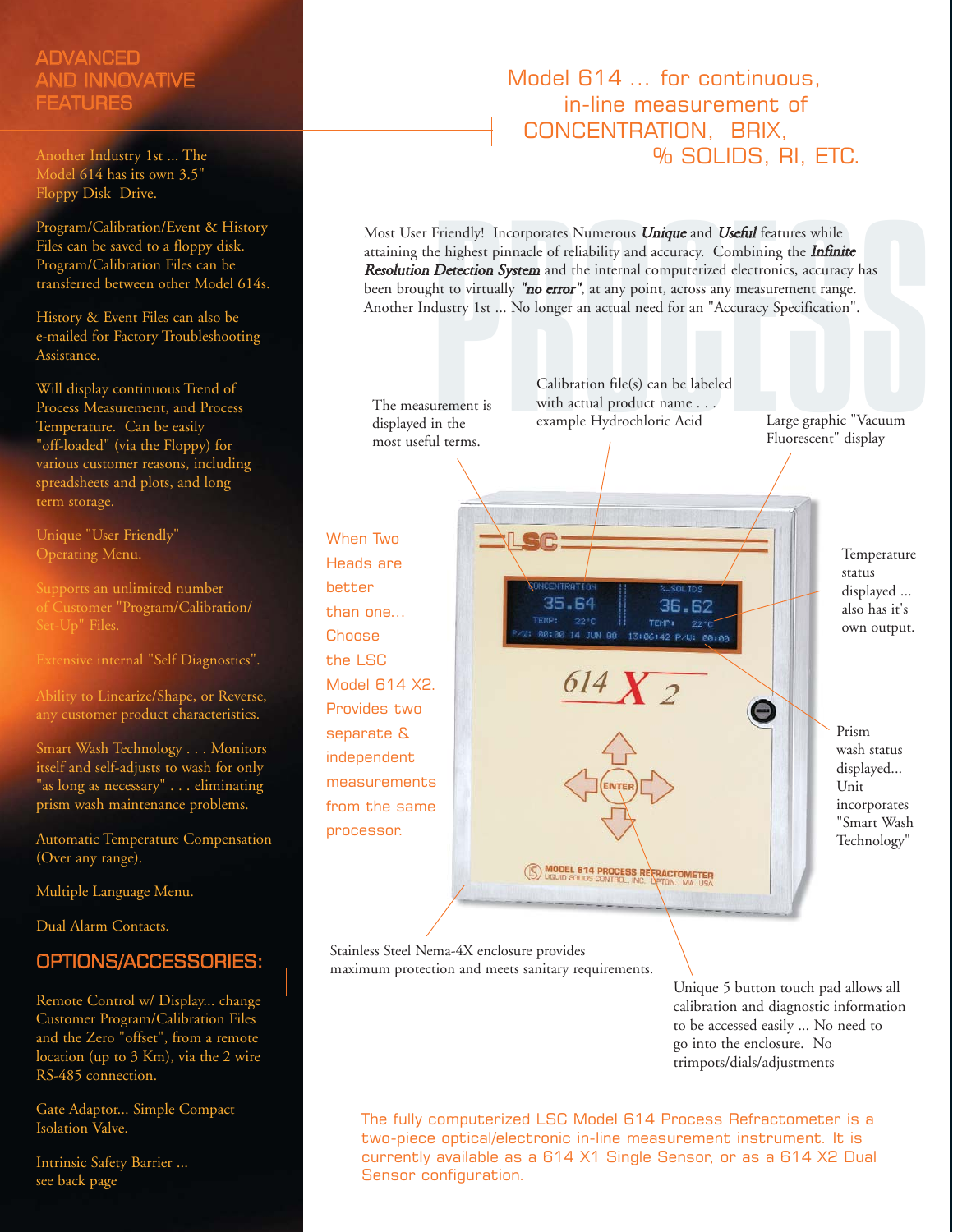# I.R. DETECTION SYSTEM...

Provides Infinite Resolution while eliminating drift.

The highest quality and absolute hardest Sapphire "hemisphere" sensing window (prism) allows all calibration ranges with the same prism.

The sensor(s) is mounted in a manner to ensure the Sapphire Prism is in direct contact with the process. The wetting of the prism face provides the physical properties necessary for the "critical angle measurement". At the interface, light is reflected & refracted off the process, at different angles, depending on the refractive index level (optical density) of the process fluid.



Extended Insertion Probe... The Probe can be manufactured to any length as specified by the customer.

Insertion Probe with Sanitary Wash Nozzle.



meet any industrial and/or any sanitary requirement. Sensing heads are encased in a rugged, waterproof (o-ring sealed) stainless steel housing, and are completely maintenance free. Inside, nothing is settable, nothing is adjustable.

LSC provides solutions for all installations. The In-line Sensor can be mounted on a 1/8" process line up to an unlimited size line. When tanks or process vessels are the required installation, the Insertion Probe should be installed. A variety of end fittings and flanges are readily available.

Our



Direct Weld-In Pipe Section with In-Line Sensing Head.

Pipe Section with Gate Adaptor (Isolation Valve) and In-Line Sensing Head.

In-Line Sensing Head with Industrial

Prism Wash.



Sanitary Standard Accepted



Sanitary Flow-Thru-Block with Sanitary Tri-Clover Connections.

th<br>th<br>ms.<br>E" materials, such as Hastelloy B/C, Tantalum, Note: Our standard material is 316L Stainless Steel. We can supply our products in other various "exotic" materials, such as Hastelloy B/C, Tantalum, Alloy 20, Titanium, Kynar, Teflon, etc. or others, as required by customer.